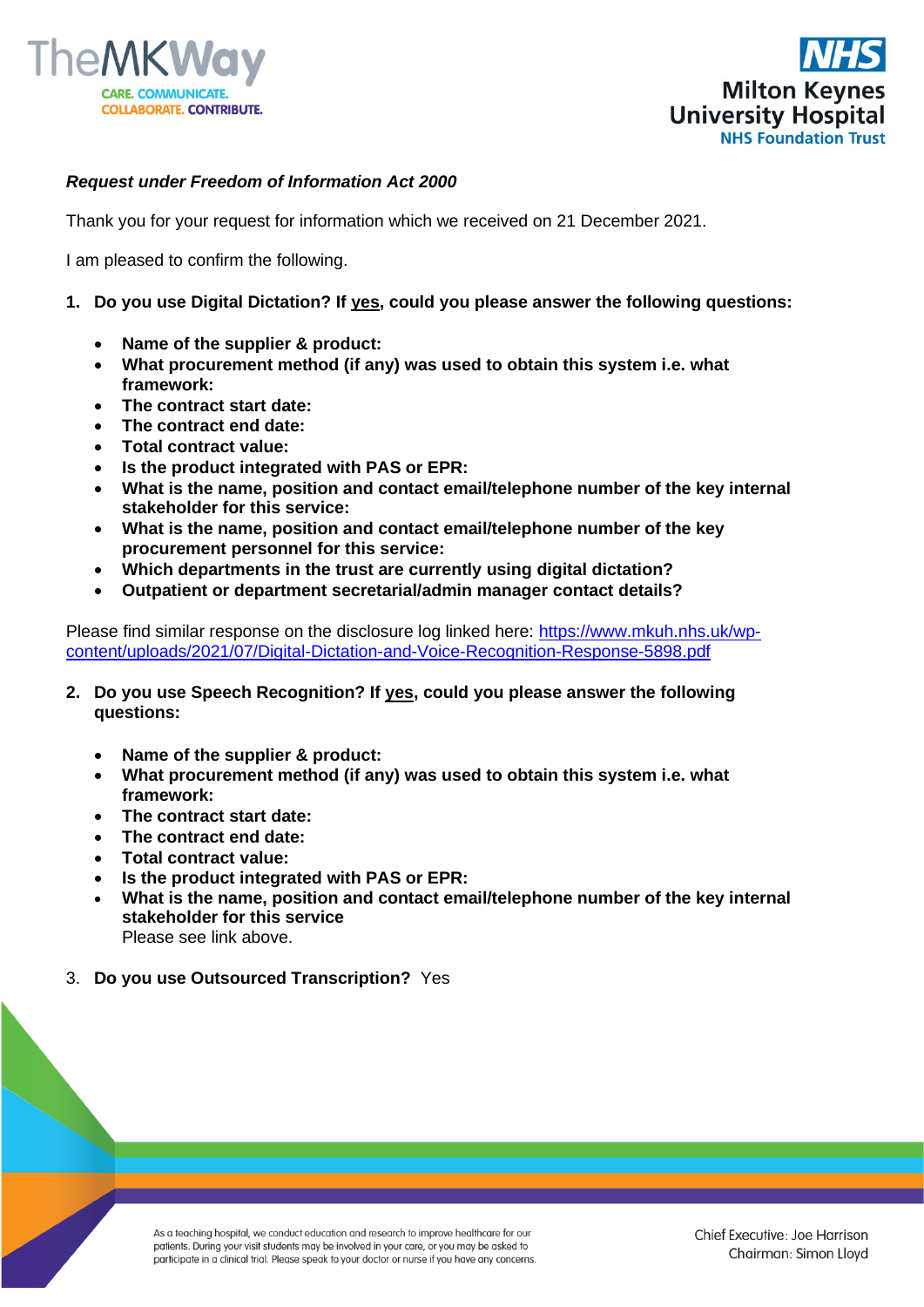- **Name of the supplier:** Scribetech
- **What procurement method (if any) was used to obtain this system i.e., what framework:** NHS SBS
- **The contract start date:** 26th May 2015
- **Volume of letters per month: Approximately** 18,000 per month
- **Volume of letters (hard copies) sent out per month?** We only send GP letters by post as we use Synertec for printing all our patient letters.
- **What is the name, position and contact email/telephone number of the key internal stakeholder for this service?** Nicola Jones (Nicola.Jones@mkuh.nhs.uk and Namrata Kothari (Namrata.Kothari@mkuh.nhs.uk)
- **How much is being spent on outsourced transcription per annum?** Approximately £150k per annum
- **4. Do you use Online Clinic / Video Consultation?** Yes

**Name of the supplier & product:** Microsoft Teams

**What procurement method (if any) was used to obtain this system i.e. what framework:** No Procurement, Teams included within our existing contracts

| The contract start date: | ΝA        |
|--------------------------|-----------|
| The contract end date:   | NA.       |
| Total contract value:    | <b>NA</b> |

**Is the product integrated with PAS or EPR:** Yes

**What is the name, position and contact email/telephone number of the key internal stakeholder for this service:** ITServiceDesk [ITServiceDesk@mkuh.nhs.uk](mailto:ITServiceDesk@mkuh.nhs.uk)

What would you like to see in this product that is currently not being delivered: NA

**Health Information Systems**  What suppliers do you use for the following?

**PAS (Patient Administration System)** 

Cerner Millennium

## **EPR (Electronic Patient Record)**

Cerner Millennium

**eDMS (Electronic Document Management System) CCubeSolutions** 

**RIS (Radiology Information System)** HSS Cris

**Outward mailing service provider**